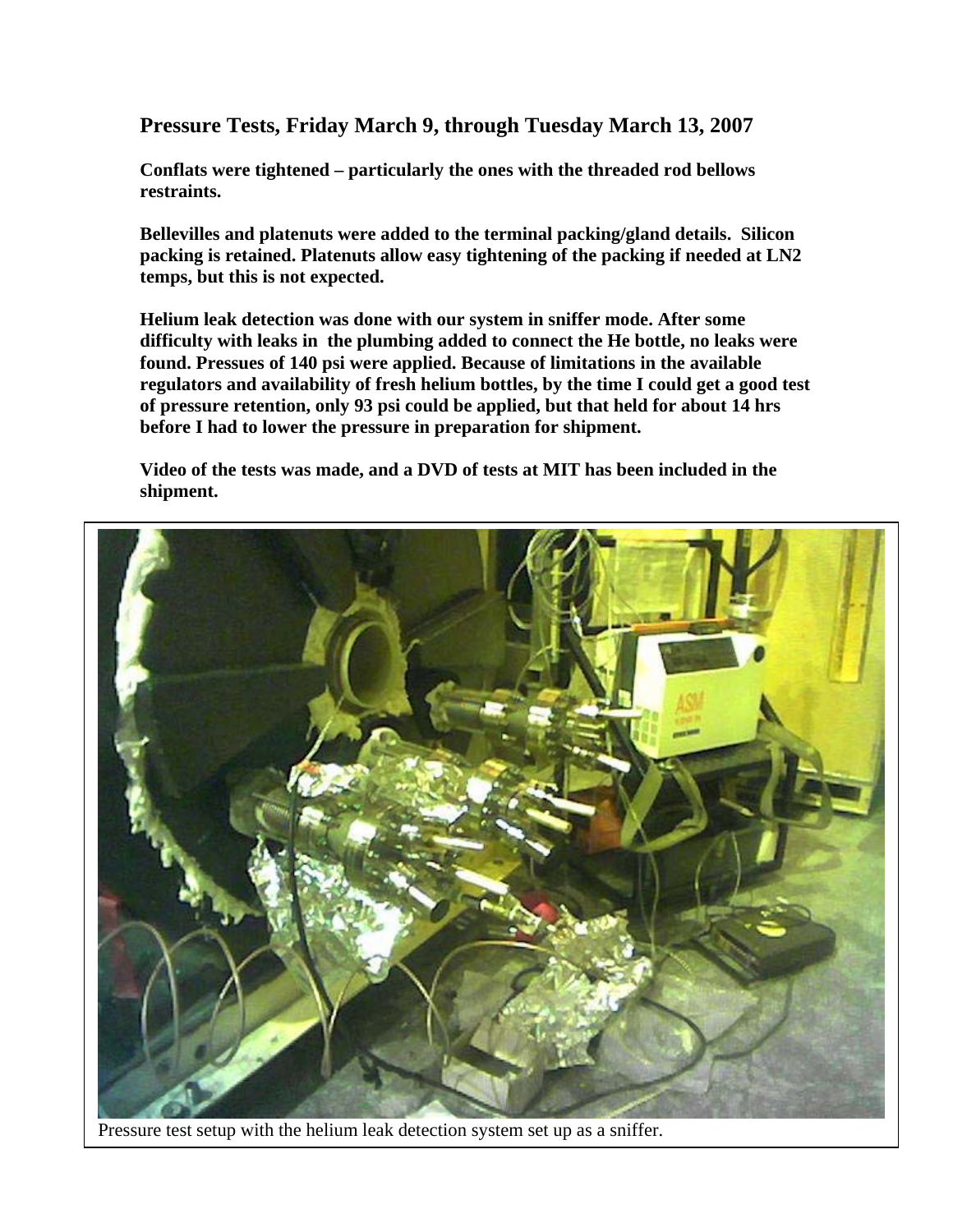

Aluminum foil was used to tent the joints to avoid contamination from the leak in the Helium gas inlet plumbing



The sniffer probe was inserted in the aluminum foil tent around the joint being tested.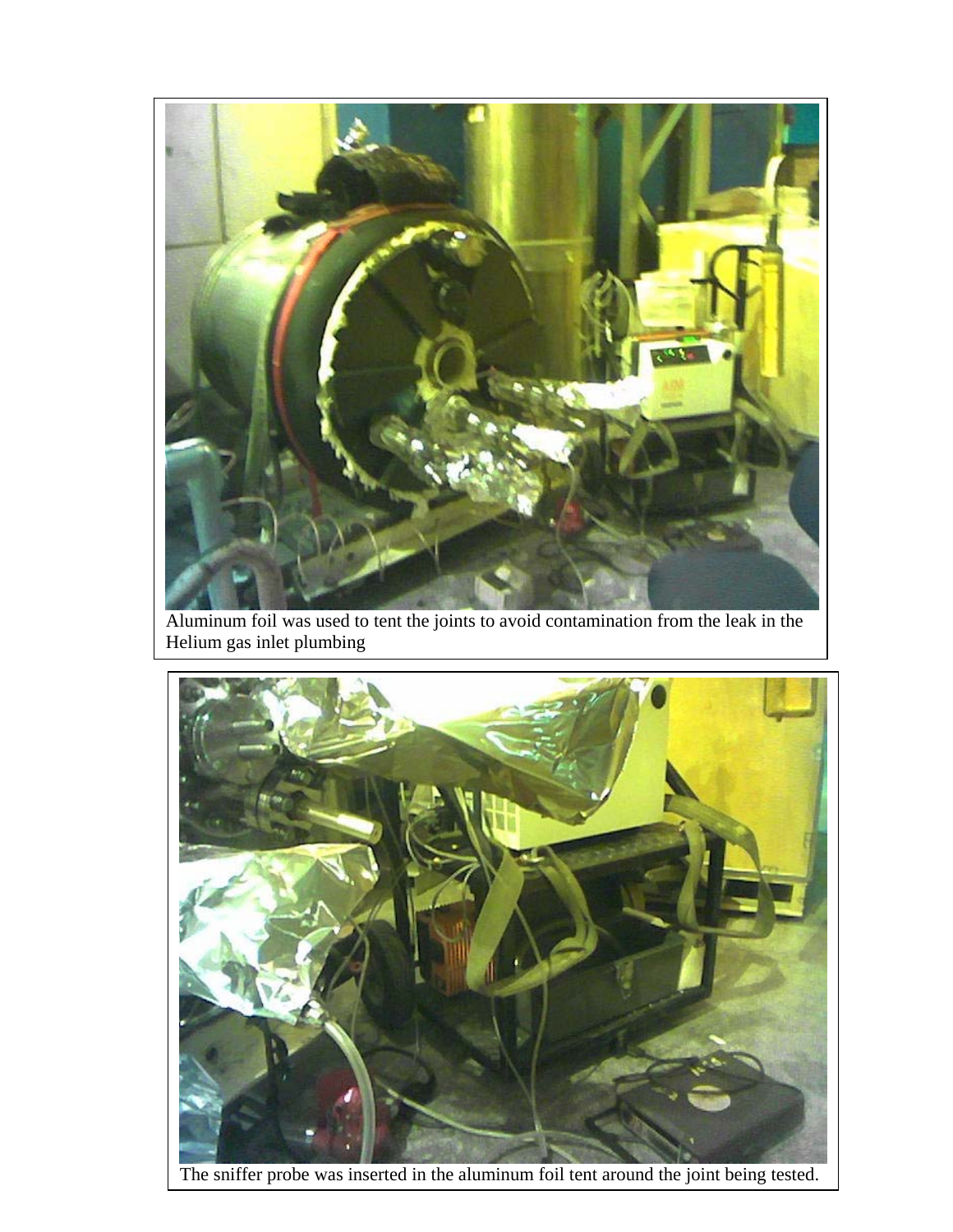

The close nipple pipe thread at the conflate leaked



The close nipple was replaced with a pipe section with better formed threads. This did not leak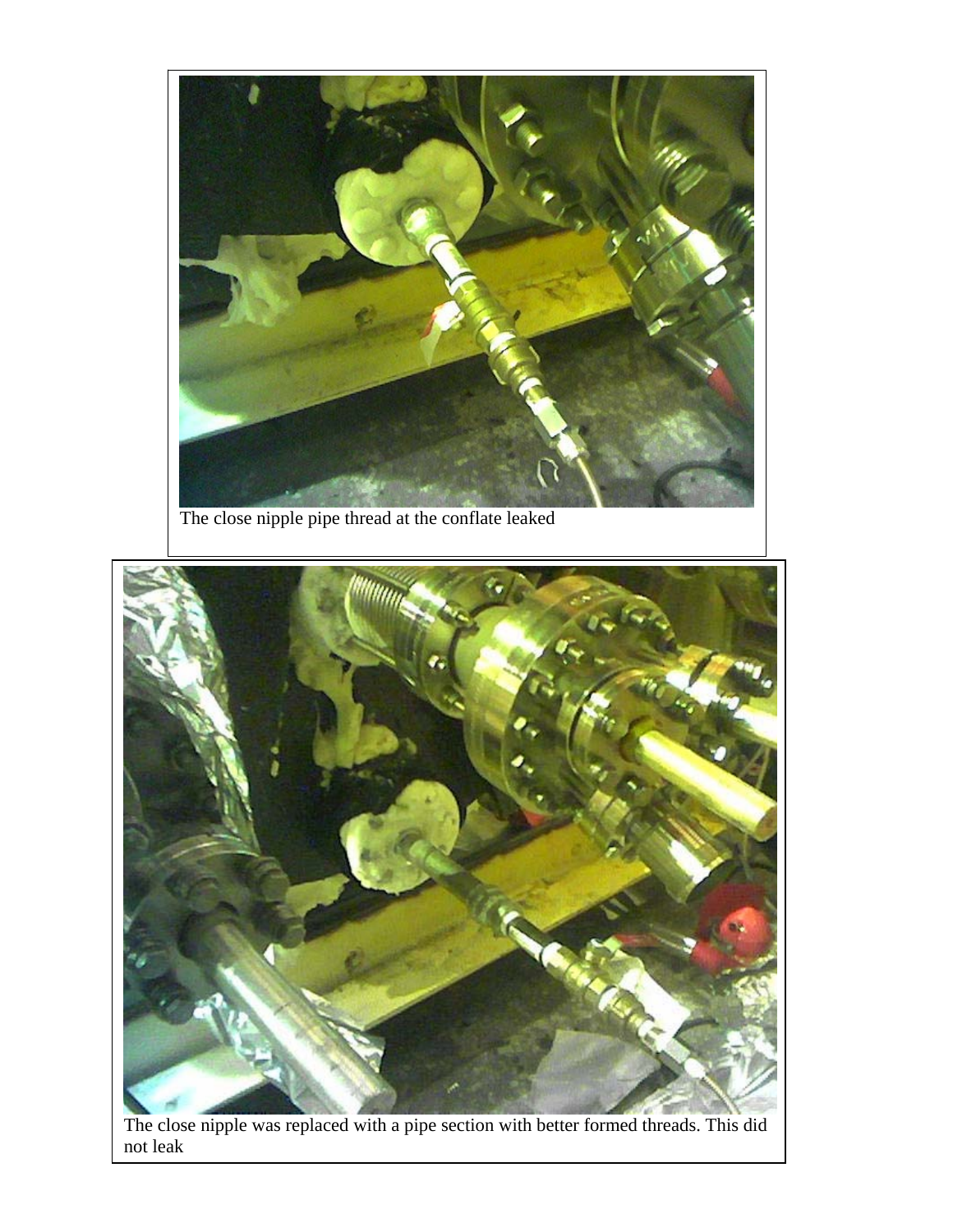

Pressure of 140 psi was applied – was not retained due to leaks in the Helium fill connections. Later when these were fixed, 93 psi was retained for 14 hrs. Helium bottle contents were not sufficient to go the 200 psi possible for the regulator. – Basically I ran out of Helium and didn't have time to get another bottle before shipping preparations were begun.